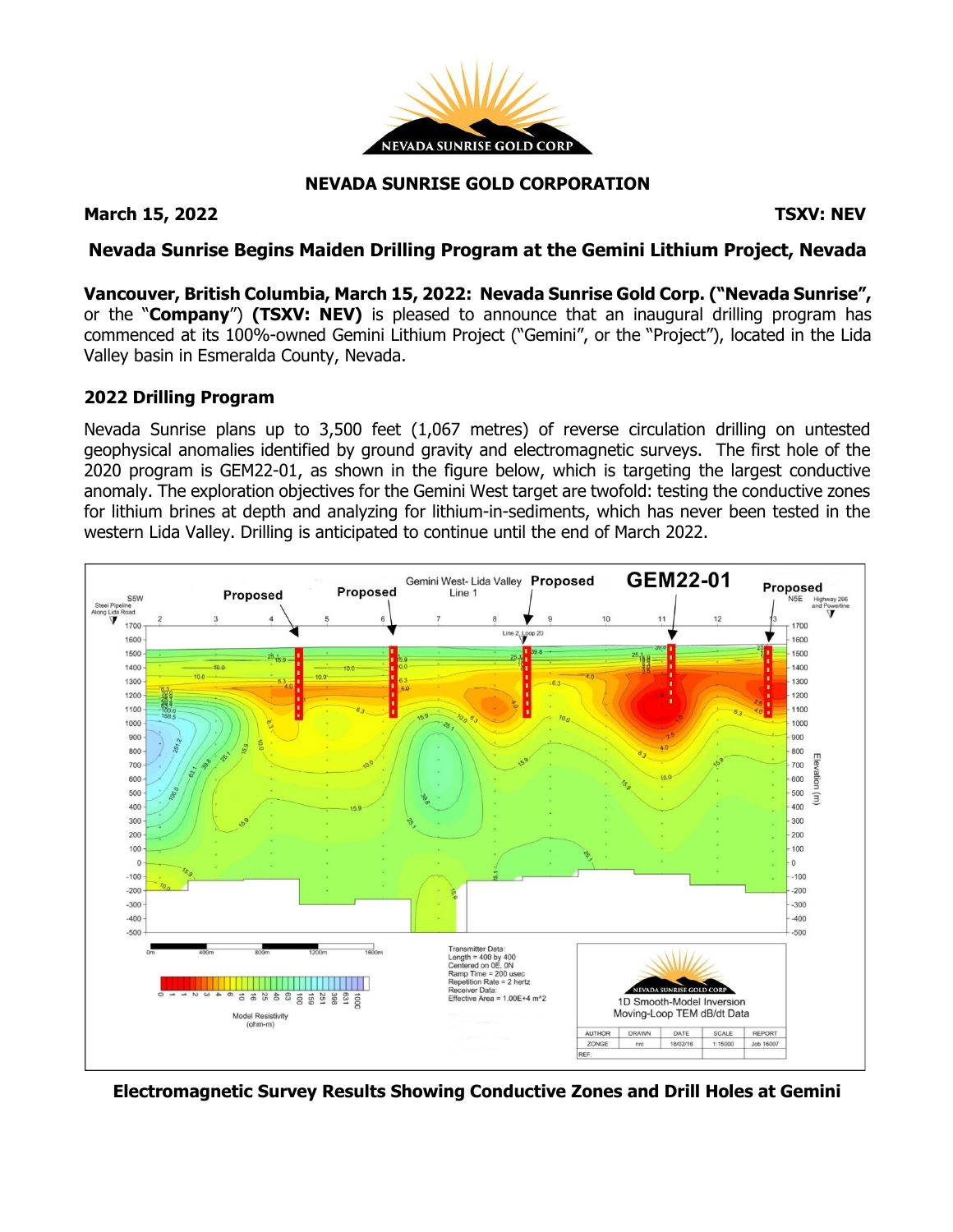## **About Gemini**

Gemini consists of 119 unpatented placer claims totaling 2,380 acres (963 hectares) located in the western Lida Valley, Esmeralda County, approximately 6 miles (10 kilometres) east of the town of Lida, Nevada. Nevada Sunrise expanded the size of the Project by staking 80 new unpatented claims in March 2022. Gemini is situated adjacent to the Gold Point Solar Energy Zone, a Bureau of Land Management land reserve set aside for solar and wind power generation projects until 2033. Drill pads and access roads are in place at Gemini with an active drilling permit.

The Lida Valley is a flat, arid basin with a similar geological setting to the better-known Clayton Valley basin where Albermarle Corporation operates the Silver Peak lithium brine mine, which has operated continuously since 1966. Exploration at Gemini is complemented by the Company's 80.09 acre/feet/year water right, a pre-requisite for the exploration and development of lithium brine projects in Nevada. Under the laws of Nevada, water cannot be pumped from a subterranean source without a valid water permit.

For further information on Gemini, including location maps and photos **click [here](https://www.nevadasunrise.ca/projects/nevadalithium/)**

### **Qualified Person**

The scientific and technical information contained in this news release has been reviewed and approved by Robert M. Allender, Jr., CPG, RG, SME and a Qualified Person for Nevada Sunrise as defined in National Instrument 43-101 – Standards of Disclosure for Mineral Projects.

#### **About Nevada Sunrise**

Nevada Sunrise is a junior mineral exploration company with a strong technical team based in Vancouver, BC, Canada, that holds interests in gold, copper, cobalt and lithium exploration projects located in the State of Nevada, USA.

The Company's key gold asset is a 20.01% interest in a joint venture with New Placer Dome Gold Corp. (TSXV: NGLD) at the Kinsley Mountain Gold Project near Wendover, NV. Kinsley Mountain is a Carlinstyle gold project hosting a National Instrument 43-101 compliant gold resource consisting of **418,000 indicated ounces of gold grading 2.63 g/t Au (4.95 million tonnes), and 117,000 inferred ounces of gold averaging 1.51 g/t Au (2.44 million tonnes), at cut-off grades ranging from 0.2 to 2.0 g/t Au <sup>1</sup> .**

<sup>1</sup> Technical Report on the Kinsley Project, Elko County, Nevada, U.S.A., dated June 21, 2021 with an effective date of May 5, 2021 and prepared by Michael M. Gustin, Ph.D., and Gary L. Simmons, MMSA and filed under New *Placer Dome Gold Corp.'s Issuer Profile on SEDAR [\(www.sedar.com\)](https://c212.net/c/link/?t=0&l=en&o=3232825-1&h=4288497972&u=http%3A%2F%2Fwww.sedar.com%2F&a=www.sedar.com).*

Nevada Sunrise has right to earn a 100% interest in the Coronado VMS Project, located approximately 48 kilometers (30 miles) southeast of Winnemucca, NV. The Company owns a 15% interest in the historic Lovelock Cobalt Mine and the Treasure Box copper properties, each located approximately 150 kilometers (100 miles) east of Reno, NV, with Global Energy Metals Corp. (TSXV: GEMC) holding an 85% participating interest.

Nevada Sunrise owns 100% interests in the Gemini and Jackson Wash lithium projects, both of which are located in Esmeralda County, NV. The Company owns Nevada water right Permit 86863, located in the Lida Valley basin, near Lida, NV.